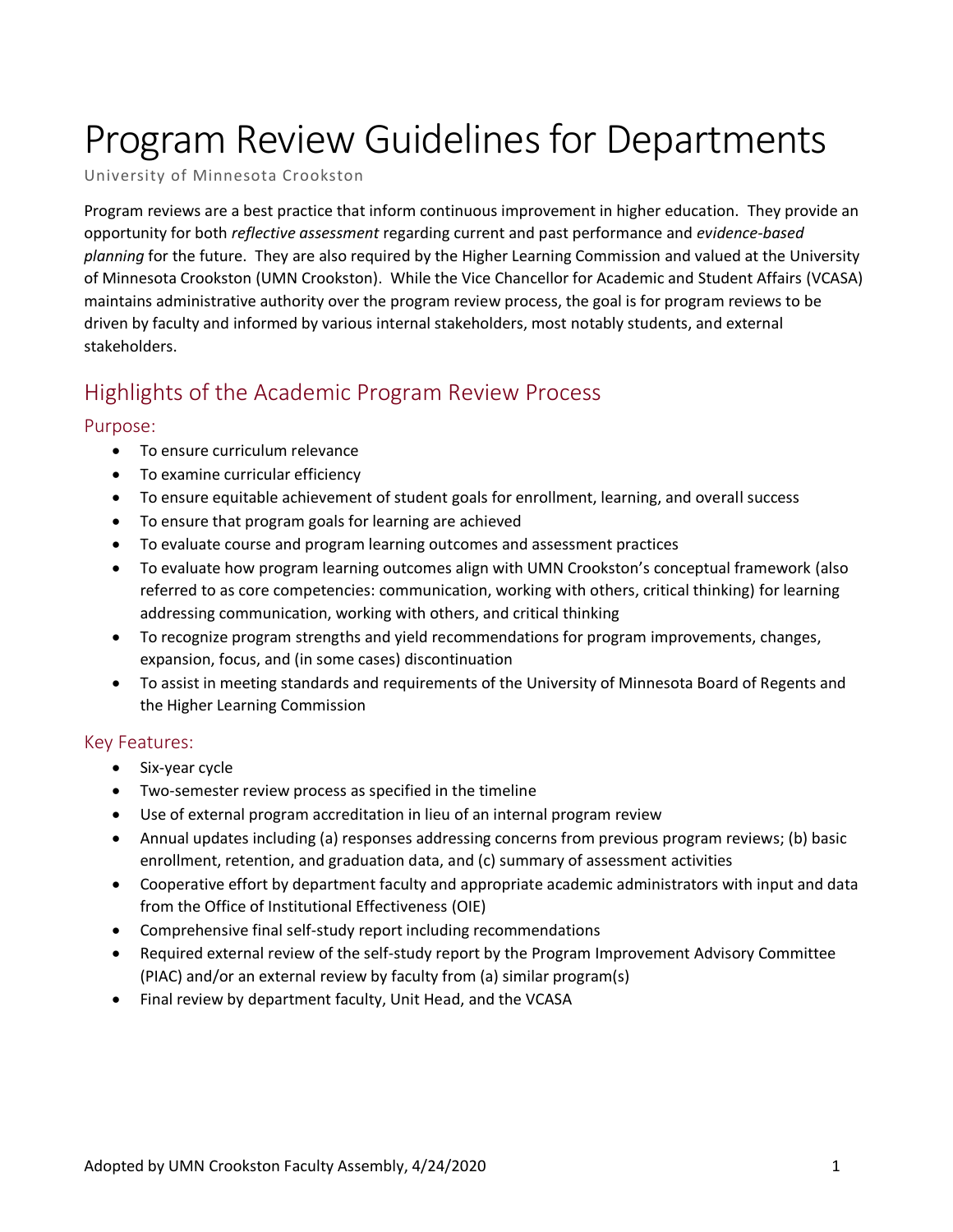# Roles and Responsibilities, Documents, Resources, and Timeline

## Roles and Responsibilities

The responsibilities summarized in this section are typical activities for each of the key roles. They are not allinclusive and may shift or expand, depending on the program under review.

Program Faculty. Program faculty responsibilities include (a) conducting the program review self-study, (b) disseminating to the academic administrator immediately responsible for their area (e.g. Unit Head), the program PIAC and, if so elected, external reviews for feedback, (c) responding to feedback, and (d) calling for a final meeting with the VCASA, Unit Head, and faculty to review the final results of the program review process. Following the completion of the program review, faculty are responsible for implementing changes, subject to availability of necessary resources.

Office of Institutional Effectiveness. The Director of the Office of Institutional Effectiveness oversees UMN Crookston's program review process. Specific responsibilities include (a) tracking the program review cycle for all programs, (b) providing program faculty with data necessary to complete the program review, and (c) advising faculty as appropriate regarding interpretation of program data. This process typically involves coordination with various campus offices (e.g. Enrollment Management, Student Success, and Alumni and University Relations) as well as accessing data from system-wide and national datasets.

Unit Head. The Unit Head<sup>1</sup> is responsible for working with program faculty to ensure that the program review is conducted according to schedule and to help implement changes following the formal review process. If a program elects to conduct an external review by faculty from similar programs at other campuses, the Unit Head assists in coordinating the services of said external reviewers.

PIAC. PIACs consist of external stakeholders such as program alumni, businesses that have hired program graduates, and industry leaders who work in fields related to the discipline. PIACs may serve as the source of external review for self-studies as well as for ongoing feedback regarding program quality and continuous improvement. When possible, PIACs should include academic colleagues from similar or related programs.

Program Review Committee. The Program Review Committee reviews completed program reviews, provides campus-wide perspective on the findings and recommendations of the program review, and advises the VCASA on actions (e.g., maintain six-year cycle with no interim report, approve conditionally based on response to concerns, suggestions for improvements) to be taken in response to completed program reviews and on the program review process.

VCASA. The VCASA assists the Director of the Office of Institutional Effectiveness with the program review cycle and process. The VCASA reviews and responds to completed program reviews. The VCASA has the authority to grant requests for release from teaching or summer stipends to assist with the completion of self-studies and program review processes.

l

 $1$  For the purpose of program review, this shall be the academic administrator most closely connected to academic programs who carries formal supervisory responsibilities for the program. This does not refer to individuals in roles that are solely facilitative in responsibility.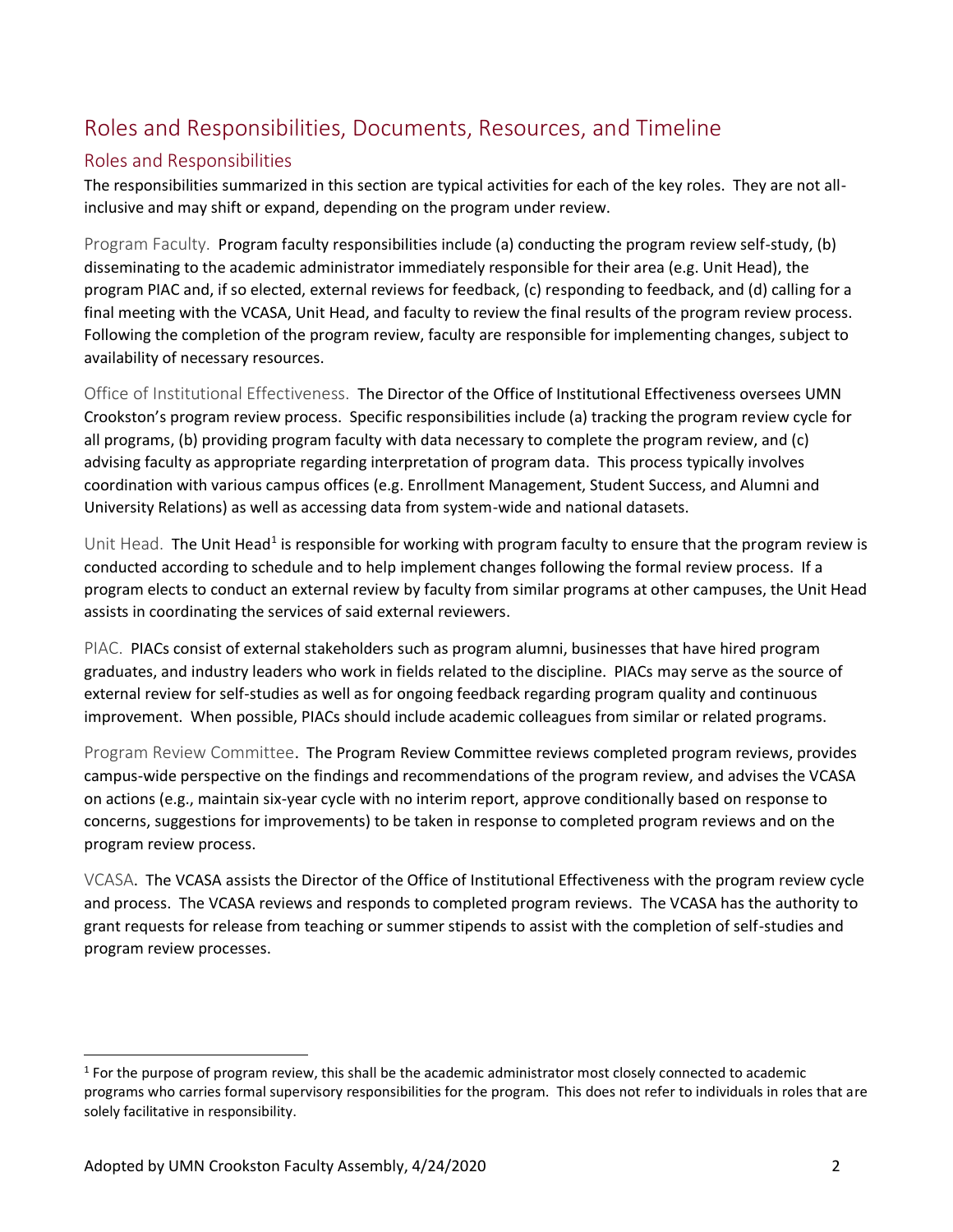## **Documents**

The VCASA, working with the Director of the Office of Institutional Effectiveness, will maintain program review documents.

Programs that secure external accreditation may substitute their accreditation materials for program review self-study and external review so long as they meet the requirements outlined in this document. The VCASA will maintain copies of accreditation documents with program review documents.

#### Resources

Conducting the six-year review is a substantial body of work for program faculty members. In recognition of the time required to complete the work, up to three credits of release time or an equivalent summer stipend may be granted per program review for the time period in which the majority of the program review work is being done. Release time and summer stipend may be combined for a maximum of three credits per program review.

Faculty with non-paid program leads or co-leads may request release time for fall or spring semesters. Faculty leads or co-leads on a 9- or 10-month contract who are doing the majority of the program review work during the summer may request a stipend. Stipends for leads or co-leads will not be considered for fall and spring semester work.

In instances when a program's director receives formal compensation for their leadership role, additional release units or stipends will not be allocated for the program. Note that program director compensation is typically reserved for programs that require external accreditation.

See Appendix A for the form to request release or a summer stipend.

#### Timeline

The typical timeline for program review process is as follows:

- 1. Overview meeting by March 31 of the academic year prior to the program review year
- 2. Request for course release or summer stipend due to the Unit Head by April 30
- 3. Standard program review data set provided by the OIE by May 15
- 4. Self-study written by January 1
- 5. External PIAC review (or optional external review) by February 15
- 6. Response to the external review by March 1
- 7. Meeting of the Program Review Committee, the Unit Head, VCASA, and Director of the OIE by April 15
- 8. Final written response by the VCASA by May 30

The timeline can be modified by mutual agreement of the program faculty, the Unit Head, and the VCASA.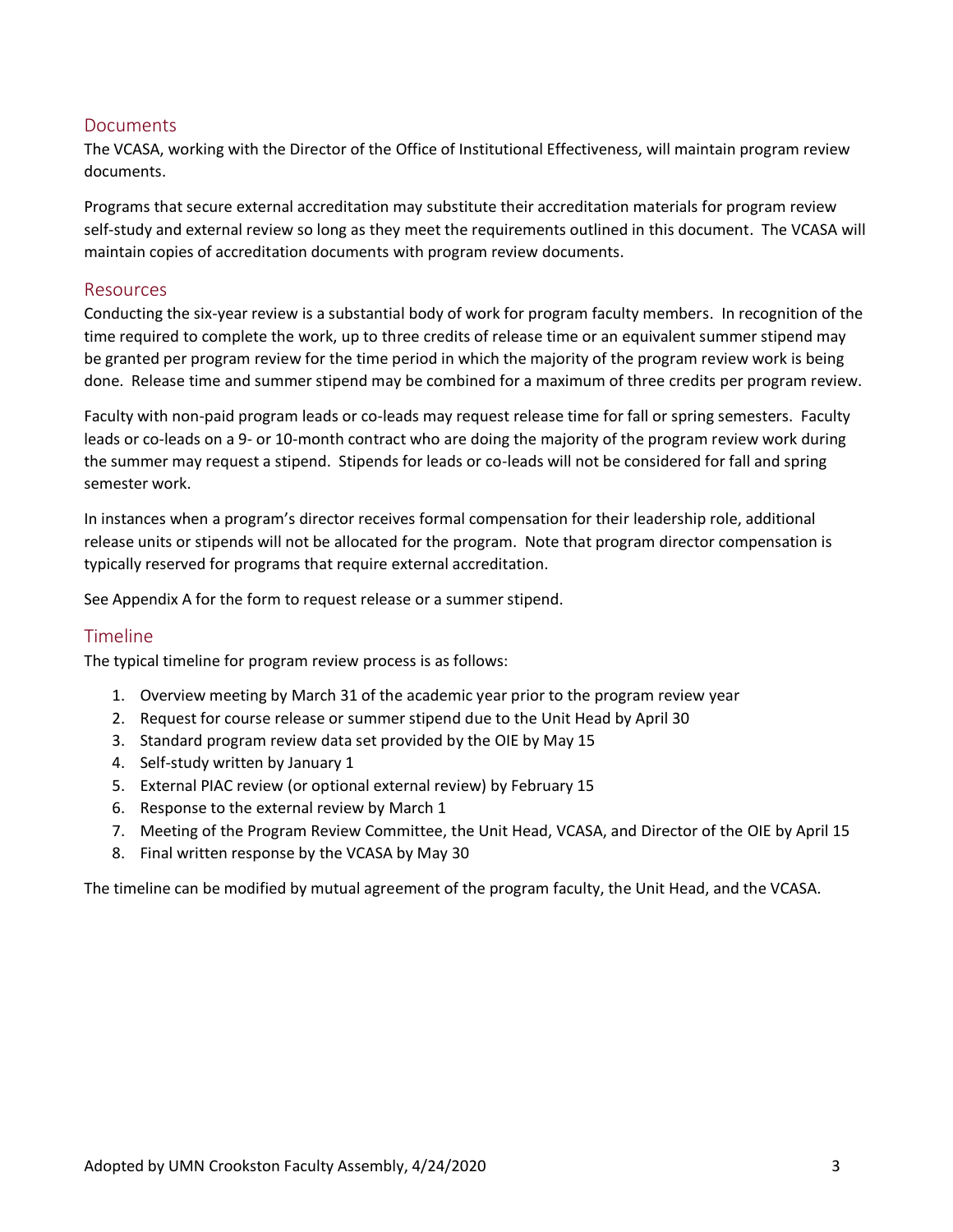# Program Review Outline and Section Guidelines

## I. Executive Summary

This is typically no longer than one page in length and may utilize bulleted or numbered lists for efficiency. The focus of the summary is on (a) the most significant findings of the self-study and (b) recommendations for the future including any budgetary requests.

## II. Program Overview

a. Current Program Overview Narrative (required)

Short narrative summarizing (a) the formal content of the program (major, minor, emphases), (b) distinctive aspects of the program, and (c) internal or external trends and opportunities that may affect the program.

- b. History (optional)
- c. Mission Statement (optional)

## III. Program Curriculum

- a. Curriculum Narrative
	- Provide a short narrative describing the organization of the program, major, minor, emphases.
- b. Program-Level Outcomes (required)

List program-level learning outcomes for the program (typically 3-5); provide short narrative descriptions only as necessary. This section should include a comparison of the program's current sample study plan with the recommended study plan generated by the Curriculum Analysis Dashboard.

#### c. Curriculum Tables (required)

- i. Table 1. Map Program-Level Learning Outcomes to UMN Conceptual Framework (See Example in Appendix B)
- ii. Table 2. Map Courses to Program-Level Learning Outcomes (See Example in Appendix B)
- iii. Figures. Charts and figures from the University of Minnesota Curriculum Analysis Dashboard will be provided to faculty by the Office of Institutional Effectiveness and inserted here
- iv. Include syllabi for all courses as an appendix

#### d. Curricular Revisions and/or Innovations (optional)

Based on the review of curricular maps, faculty may recommend revising, adding, or deleting courses in order to ensure that all program-level outcomes are addressed. Curricular revisions listed here may anticipate data that will be previewed in the following sections (e.g. if there faculty identify gateway courses with low pass rates in Section V, recommended curricular changes that address those concerns may be listed here).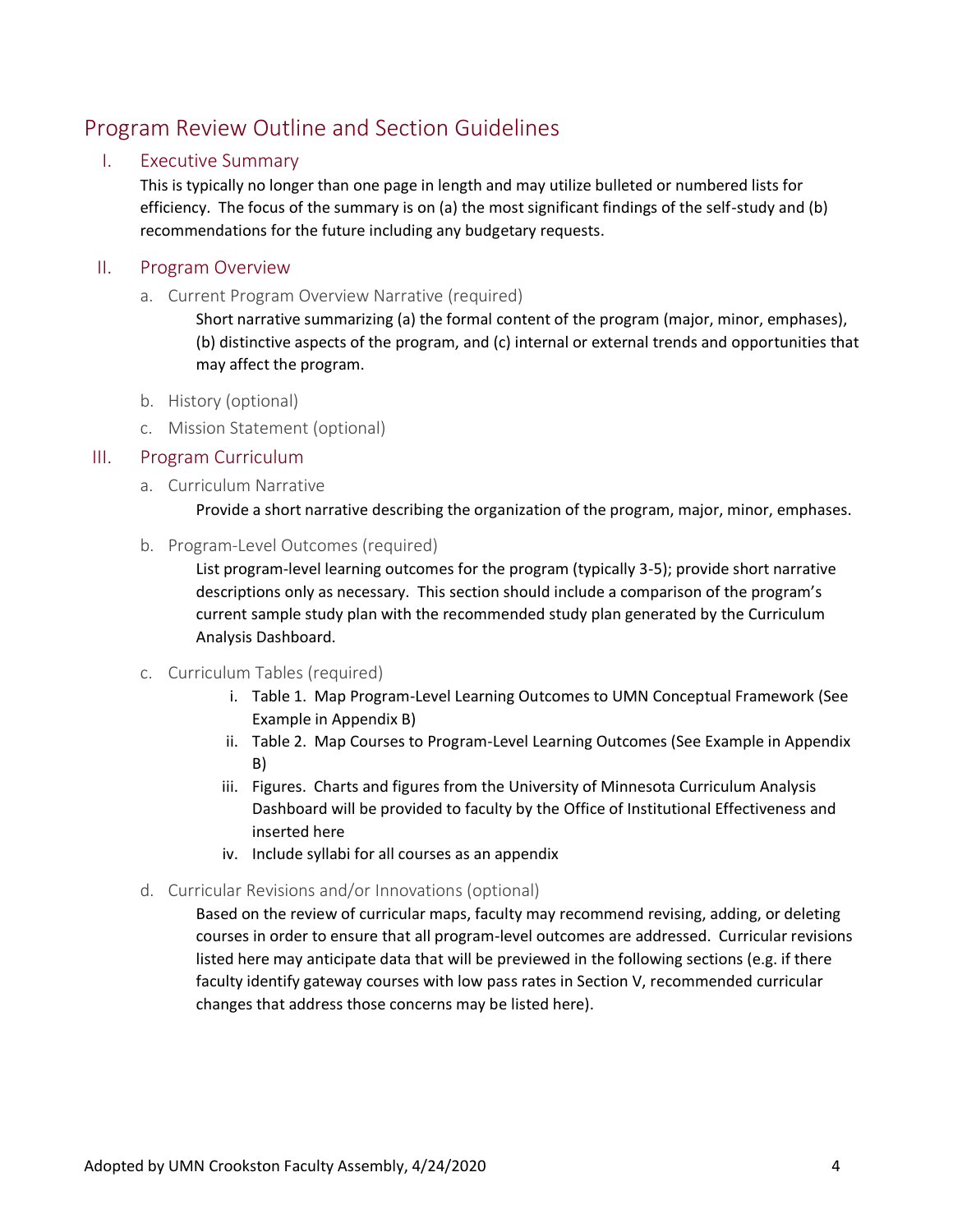## IV. Program Faculty

a. Program Faculty Narrative (required)

Provide a brief narrative regarding the composition of the faculty that addresses proportions of tenure-track/tenured faculty, full-time P&A instructors, adjunct instructors, and other aspects of faculty diversity (gender, race, first-generation status, etc.). Conclude this section with reference to an appendix that includes current CVs for all program faculty and instructors.

- b. Summary of Scholarly Productivity (optional)
- c. Summary of Program, University, Community, and Professional Service (optional)
- d. Summary of Professional Development (optional)
- e. Summary of Program Awards and Recognition (optional)

#### V. Program Enrollment and Student Success Outcomes

- a. Student Enrollment and Success Data (required; tables and figures provided by OIE)
	- i. Student Enrollment and Success Narrative

Provide a narrative discussing observations, strengths, and limitations as well as differences for disaggregated student populations as presented in the following four tables. These tables and this narrative serve as the primary cornerstone for the work of this section. Faculty should propose targets for program enrollment as well as potential enrollment capacity limits. The narrative must address evidence of assessment data related to the program-level learning outcomes identified in Section III.b. The narrative should also address student engagement initiatives such as advising, outreach, and community engagement as appropriate for the program.

- ii. Table 3. Student Enrollment Data (See Example in Appendix B)
- iii. Table 4. Student Retention Data
- iv. Table 5. 4-Year Graduation Rates
- v. Table 6. 6-Year Graduation Rates
- vi. Figures. Additional charts and figures from University of Minnesota dashboards will be provided by OIE and inserted here.
- vii. Programs may request additional data from OIE that are relevant to their program (e.g. breakdowns for CIHS, PSEO, transfer, etc.)
- b. Additional Assessment of Student Learning (optional)
	- i. If additional assessments of student learning are administered and tracked, they can be discussed here. Potential examples include: (a) data from liberal education program reviews regarding gateway courses and pass rates that impact the program, (b) surveys or interviews conducted with students during the program, and (c) data drawn from campus-wide surveys administered by OIE.
- c. Additional Measures (strongly recommended when possible)
	- i. Narrative Addressing Additional Measures
	- ii. Cocurricular Student Engagement (strongly recommended when possible)
	- iii. Graduate Survey/Interview Results (strongly recommended when possible)
	- iv. Employer Survey/Interview Feedback (strongly recommended when possible)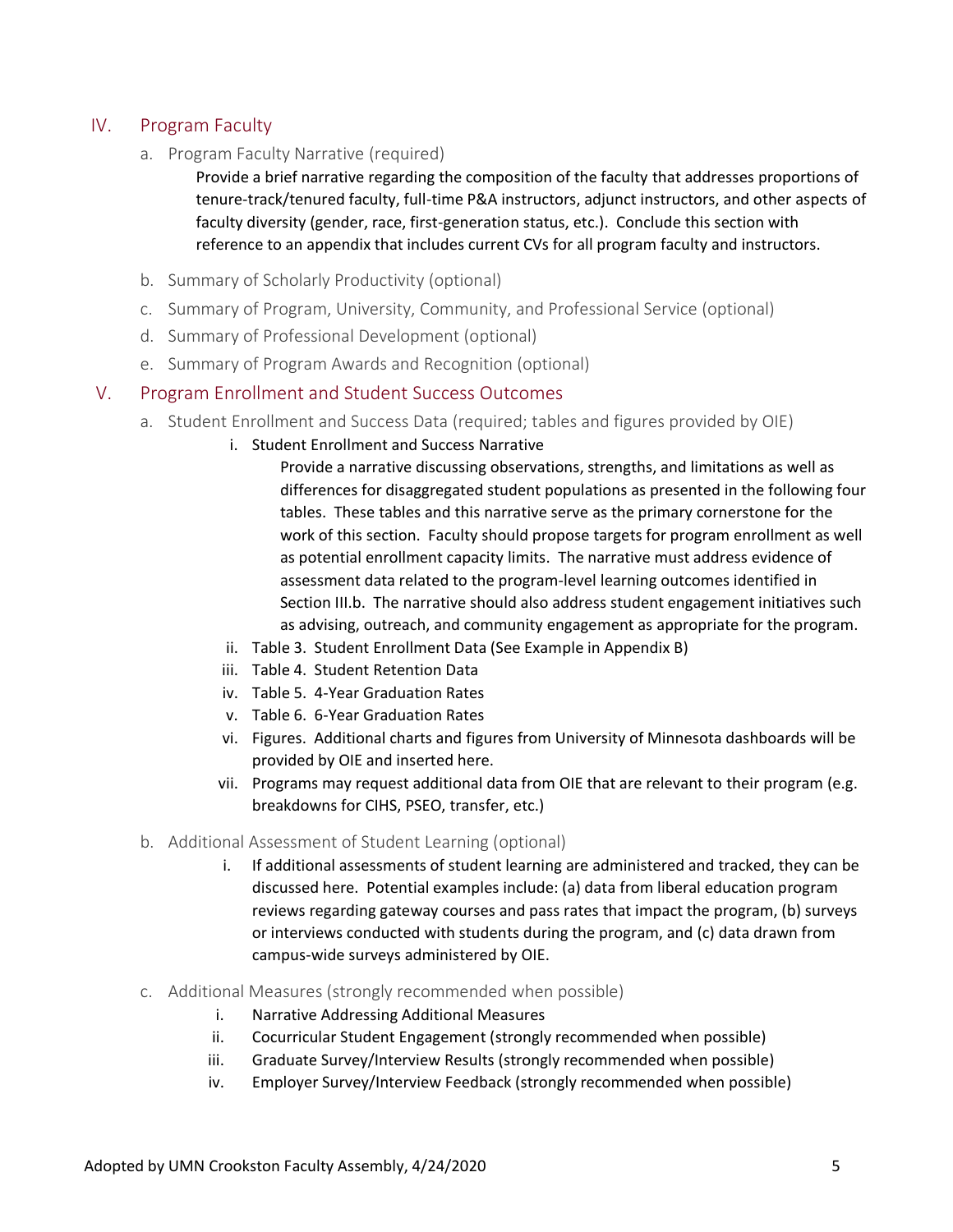#### VI. Resources

#### a. Operating Efficiency (required)

A primary focus of this section will be average or typical class size within the program (data should be presented as the number of students per credit for courses). Faculty may additionally wish to speak to the number and size of overloads carried by full-time faculty, the availability of adjunct instructors, and succession planning in instances when full-time faculty or instructional staff retirements are anticipated within the upcoming review cycle.

#### b. Analysis of Current Resources (required)

Provide narrative (supported by data, tables, etc. when possible) addressing facilities, equipment, technology, personnel, and other key resources needed by the program. Faculty should discuss how current resources affect enrollment, student success, and other aspects of program quality.

## VII. Conclusion, Interpretation, and Recommendations for Practice

a. Summary and Interpretations of Major Findings (required)

The summary should be short and focused on the 3-5 most significant findings from the selfstudy.

b. Recommendations for Future Practice (required)

Faculty should keep this section focused and concise with a limit of 3-5 recommendations. At least half of the recommendations should be budget neutral. For recommendations that involve requests of new resources, faculty should describe program impact if the requests are not funded.

c. Questions for External Review (optional)

Faculty may list guiding questions for the PIAC review (or optional external reviewer), though that review may extend beyond the questions presented by faculty.

#### VIII. Summary of External Review (required)

This external review may consist of a presentation by faculty to its PIAC that highlights the various sections of the review. The full self-study should be made available to PIAC members. Following the meeting and discussion, a written summary of PIAC findings and recommendations should be signed by the PIAC chair and added to the final program review report.

If an external review is completed by an academic faculty member in a similar or related field, the external review report should be inserted here as a part of the final program review report.

#### IX. Letter from the Vice Chancellor for Academic and Student Affairs

Following the meeting of the Program Review Committee, the Unit Head, VCASA, and Director of the OIE, and in light of the recommendations of this group, a final letter from the VCASA will be added to the report. The addition of this letter will indicate the final completion of the program review process.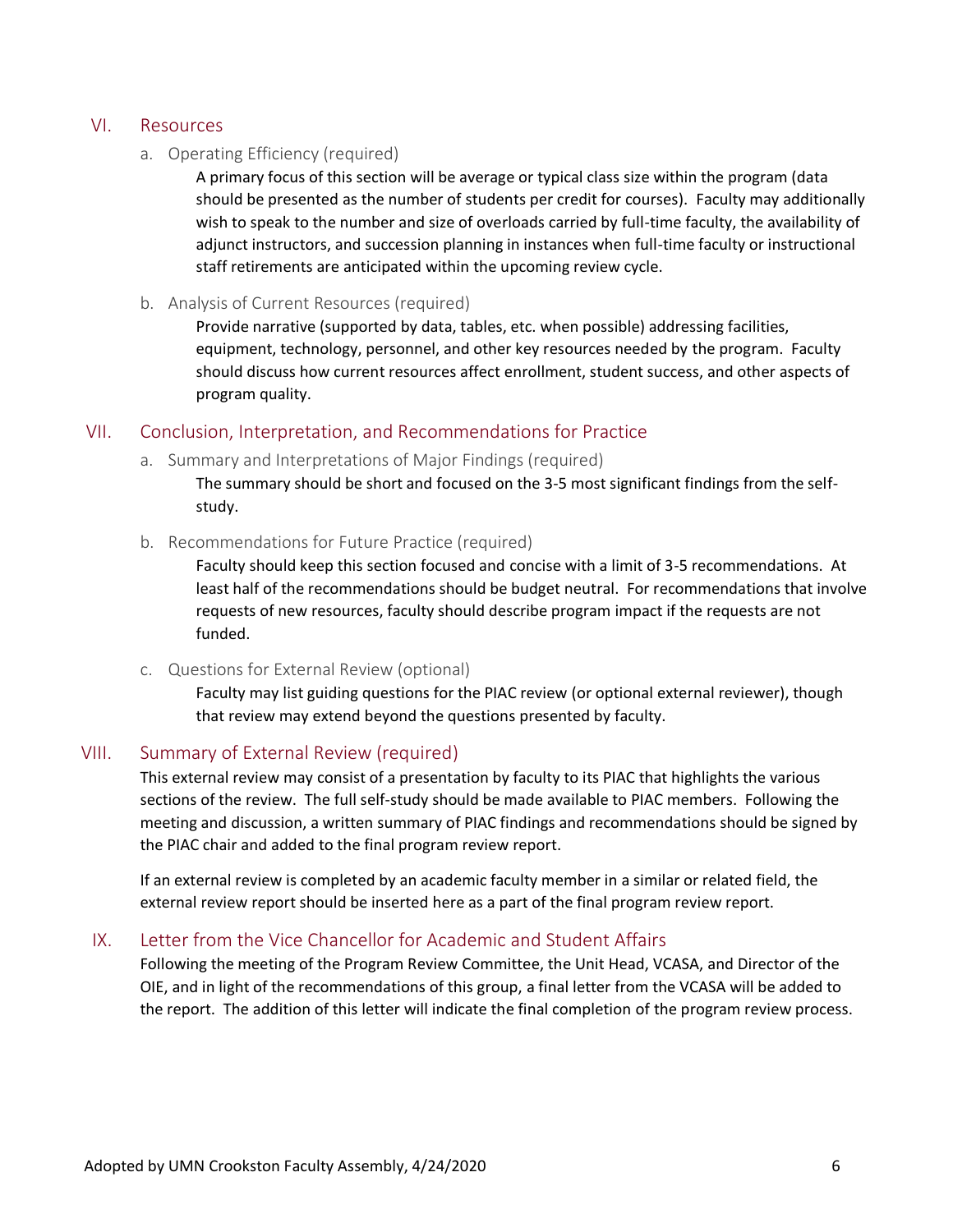## Appendix A: Request for Release or Summery Stipend

Requests for course release or summer stipend are due to the Unit Head by April 30 of the spring preceding the review year unless otherwise agreed upon by program faculty and the Unit Head.

| Program:      |                                                          |  |
|---------------|----------------------------------------------------------|--|
| Faculty Lead: |                                                          |  |
| Co-Lead:      |                                                          |  |
| Request for:  | $\Box$ Release credits $\Box$ Stipend $\Box$ Combination |  |
| Rationale:    |                                                          |  |

Requested by:

Signature of Lead

| ۔ مص<br>ירי<br>Jale |  |  |  |
|---------------------|--|--|--|
|                     |  |  |  |

Signature of Co-Lead

Requested by: \_\_\_\_\_\_\_\_\_\_\_\_\_\_\_\_\_\_\_\_\_\_\_\_\_\_\_\_\_\_\_\_\_\_\_\_\_\_\_\_ Date: \_\_\_\_\_\_\_\_\_\_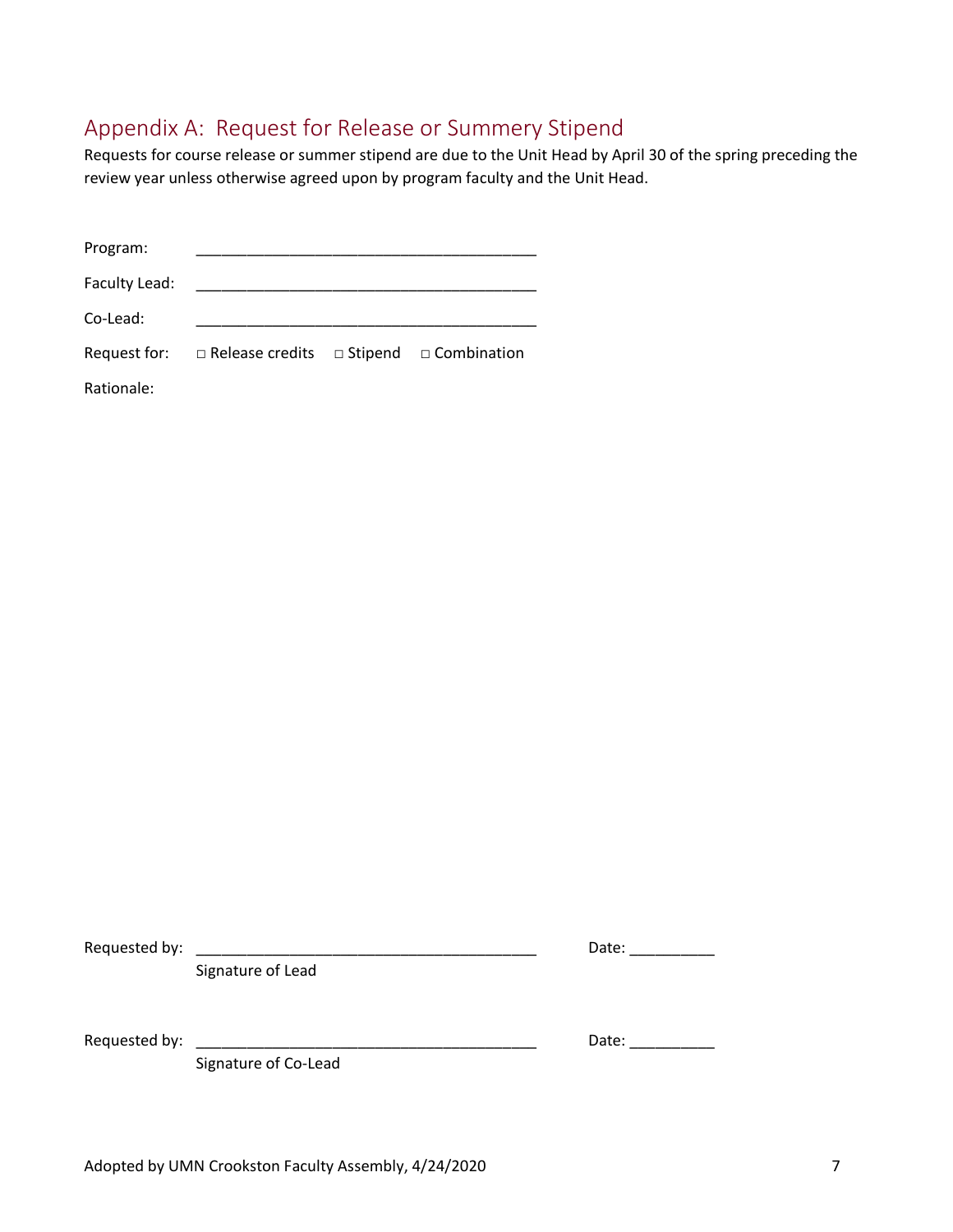# Appendix B: Program Review Example Tables<sup>2</sup>

| <b>Program-Level Outcome</b>   | Communication | <b>Working With Others</b> | <b>Critical Thinking</b> |
|--------------------------------|---------------|----------------------------|--------------------------|
| 1. Insert first program-level  |               |                            |                          |
| outcome here                   |               |                            |                          |
| 2. Insert second program-level |               |                            |                          |
| outcome here                   |               |                            |                          |
| 3. Insert third program-level  |               |                            |                          |
| outcome here                   |               |                            |                          |
| 4. Insert fourth program-level |               |                            |                          |
| outcome here                   |               |                            |                          |

#### Table 1. Program-Level Learning Outcomes to UMN Crookston Conceptual Framework (developed by faculty)

*Note*. Xs are examples only.

#### Table 2. Course Requirements to Program-Level Outcomes (developed by faculty)

|                             | Program-Level    | Program-Level    | Program-Level    | Program-Level    |
|-----------------------------|------------------|------------------|------------------|------------------|
| <b>Course</b>               | <b>Outcome 1</b> | <b>Outcome 2</b> | <b>Outcome 3</b> | <b>Outcome 4</b> |
| <b>Liberal Education</b>    |                  |                  |                  |                  |
| PREF ####: Abbreviated Name |                  |                  |                  |                  |
| PREF ####: Abbreviated Name |                  |                  |                  |                  |
| PREF ####: Abbreviated Name |                  |                  |                  |                  |
| Major/Core                  |                  |                  |                  |                  |
| PREF ####: Abbreviated Name |                  | X                |                  |                  |
| PREF ####: Abbreviated Name |                  |                  | X                |                  |
| PREF ####: Abbreviated Name |                  |                  |                  |                  |
| <b>Emphasis</b>             |                  |                  |                  |                  |
| PREF ####: Abbreviated Name | X                |                  |                  |                  |
| PREF ####: Abbreviated Name |                  |                  | X                |                  |
| PREF ####: Abbreviated Name |                  |                  |                  | X                |
| Minor                       |                  |                  |                  |                  |
| PREF ####: Abbreviated Name |                  | X                |                  |                  |
| PREF ####: Abbreviated Name | X                |                  |                  |                  |
| PREF ####: Abbreviated Name |                  |                  |                  | x                |

*Notes*. (a) Xs are examples only; (b) table format may need to be adjusted to fit the number of program-level learning outcomes; (c) all 10 Goal Areas do not need to be listed—only specified liberal education courses should be listed but they do not need to be mapped

 $\overline{a}$ 

<sup>&</sup>lt;sup>2</sup> The tables presented in this appendix are illustrative. Rows and columns from the tables may be added or deleted as appropriate for the program.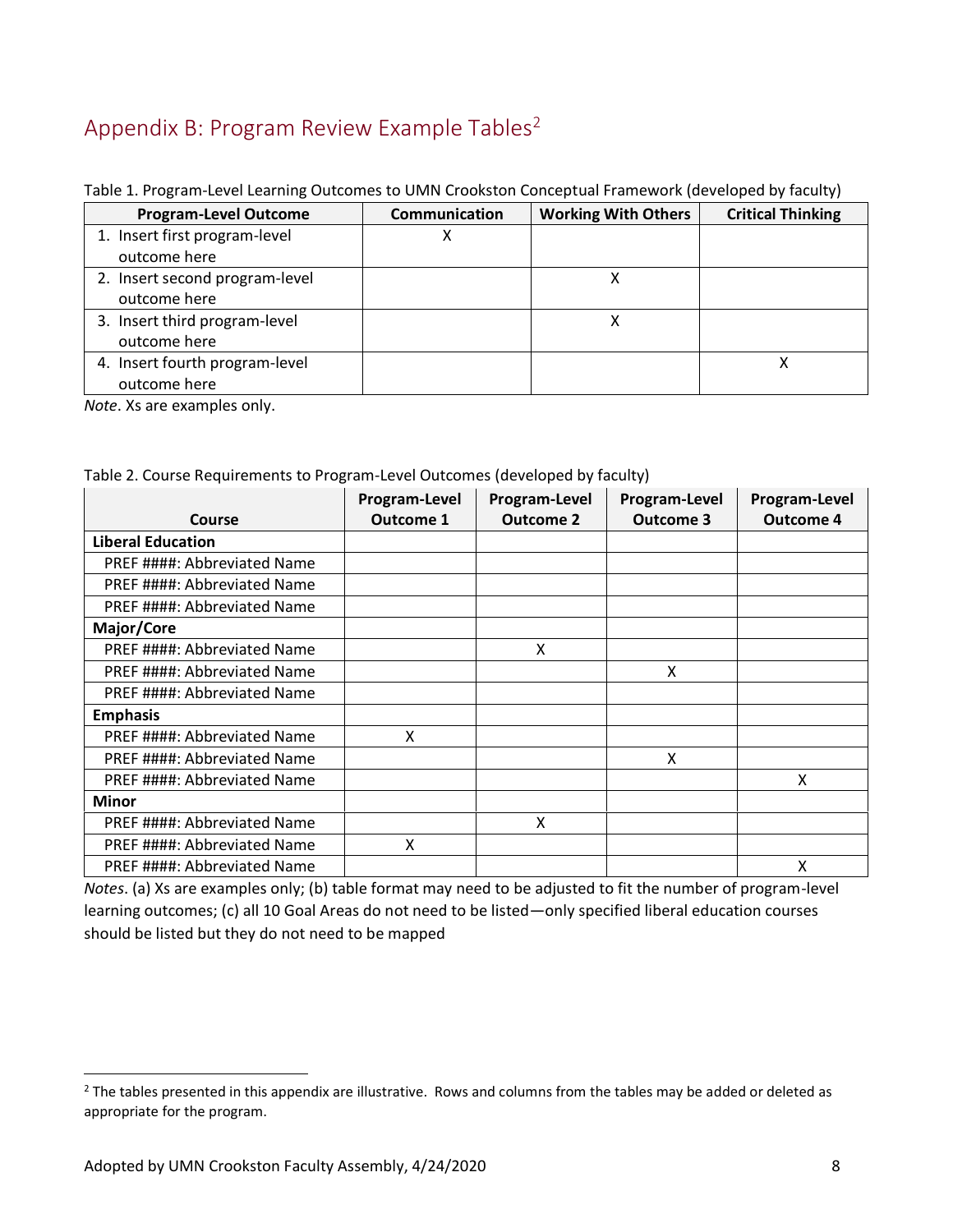#### Table 3. Enrollment Data (provided by OIE)

|                      | 20xx | 20xx | 20xx | 20xx | 20xx |
|----------------------|------|------|------|------|------|
| On-Campus            |      |      |      |      |      |
| <b>NHS</b>           |      |      |      |      |      |
| <b>NAS</b>           |      |      |      |      |      |
| Total                |      |      |      |      |      |
| Online               |      |      |      |      |      |
| <b>NHS</b>           |      |      |      |      |      |
| <b>NAS</b>           |      |      |      |      |      |
| Total                |      |      |      |      |      |
| On-Campus and Online |      |      |      |      |      |
| <b>NHS</b>           |      |      |      |      |      |
| <b>NAS</b>           |      |      |      |      |      |
| Total                |      |      |      |      |      |

#### Table 4. Student Retention Data (20xx-20xx) (provided by OIE)

|                                          |                           | <b>Students Retained to</b> | <b>Students Retained to</b> |
|------------------------------------------|---------------------------|-----------------------------|-----------------------------|
|                                          | <b>Total New Students</b> | the Second Year (N)         | the Second Year (%)         |
| All New Students (20xx-20xx)             | ##                        | ##                          | ##.#%                       |
| <b>First-Generation College Students</b> | ##                        | ##                          | ##.#%                       |
| Pell-Eligible Students                   | ##                        | ##                          | ##.#%                       |
| <b>Greater Minnesota Students</b>        | ##                        | ##                          | ##.#%                       |
| <b>Students of Color</b>                 | ##                        | ##                          | ##.#%                       |
| <b>Online Students</b>                   | ##                        | ##                          | ##.#%                       |

*Note*. Data presented are composite for the five-year period of 20xx-20xx

#### Table 5. 4-Year Graduation Rates (20xx-20xx) (provided by OIE)

|                                          |                          | <b>Graduated in</b> | <b>Graduated in</b> |
|------------------------------------------|--------------------------|---------------------|---------------------|
|                                          | <b>Entering Cohort N</b> | 4 Years (N)         | 4 Years (%)         |
| All New Students (20xx-20xx)             | ##                       | ##                  | ##.#%               |
| <b>First-Generation College Students</b> | ##                       | ##                  | ##.#%               |
| Pell-Eligible Students                   | ##                       | ##                  | ##.#%               |
| <b>Greater Minnesota Students</b>        | ##                       | ##                  | ##.#%               |
| <b>Students of Color</b>                 | ##                       | ##                  | ##.#%               |
| <b>Online Students</b>                   | ##                       | ##                  | ##.#%               |

*Note*. Data presented are composite for the five-year period of 20xx-20xx